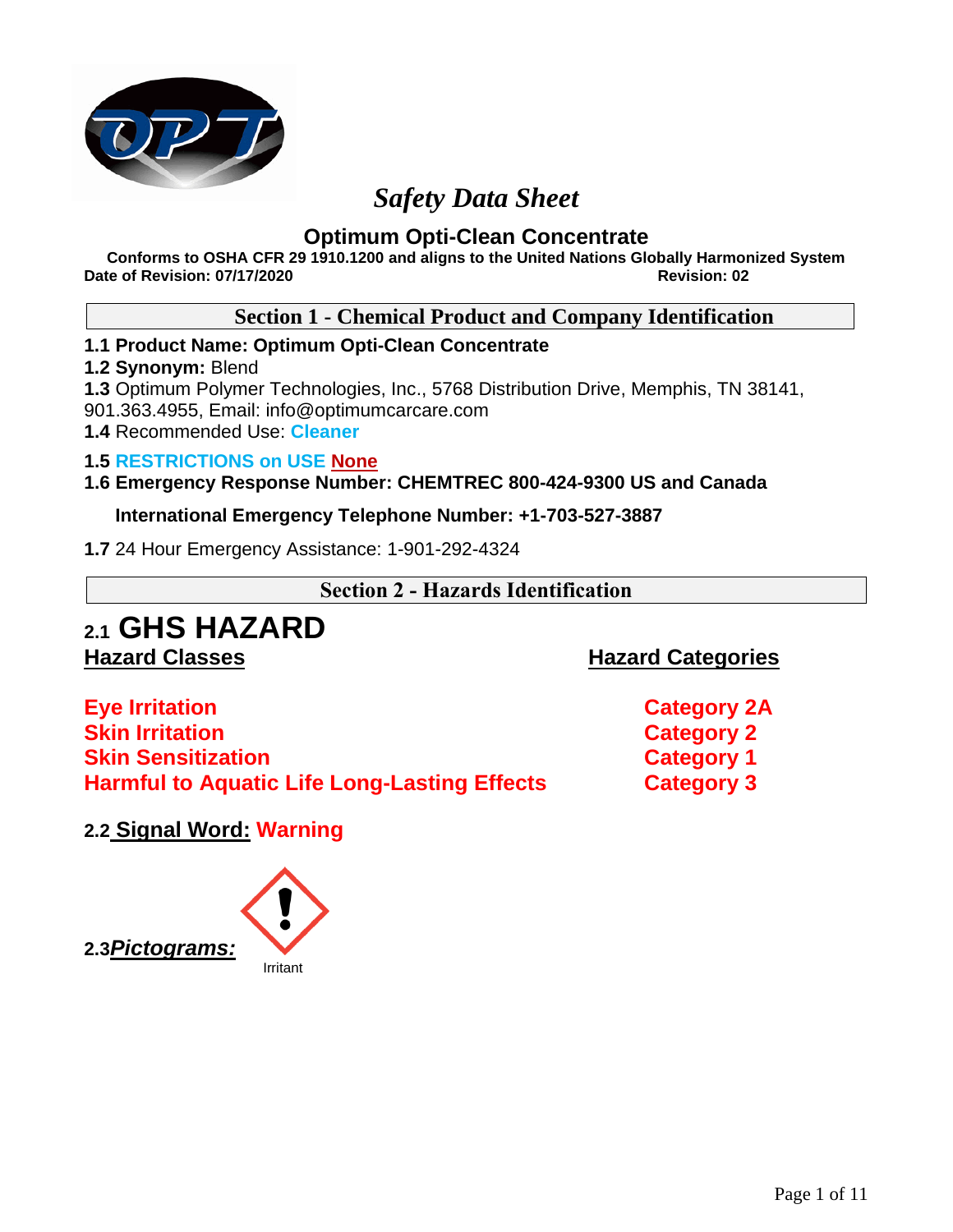**Conforms to OSHA CFR 29 1910.1200 and aligns to the United Nations Globally Harmonized System**

| 2.4 Hazard Statements            |                                                                                                                                                                                                                                                                                                                                                              |
|----------------------------------|--------------------------------------------------------------------------------------------------------------------------------------------------------------------------------------------------------------------------------------------------------------------------------------------------------------------------------------------------------------|
| <b>PHYSICAL HAZARDS:</b>         | <b>None</b>                                                                                                                                                                                                                                                                                                                                                  |
| <b>HEALTH HAZARDS</b>            | <b>H315: Causes skin irritation</b><br>H317 May cause an allergic skin reaction<br>H319: Causes serious eye irritation                                                                                                                                                                                                                                       |
| <b>ENVIRONMENTAL HAZARDS:</b>    | H412: Harmful to Aquatic life long-lasting<br><b>effects</b>                                                                                                                                                                                                                                                                                                 |
| <b>PRECAUTIONARY STATEMENTS:</b> | P102: Keep out of reach of children<br>P261: Avoid breathing mist<br>H272: Contaminated work clothing should not<br>be allowed out of the workplace<br>P264: Wash hands thoroughly after handling<br>P270: Do not eat, drink or smoke when using<br>this product<br>P280: Wear protective gloves or eye protection<br>P273: Avoid release to the environment |
| <b>RESPONSE STATEMENTS:</b>      | P302+P352: IF ON SKIN: Wash with plenty of<br>water<br>P305+P351: IF IN EYES: Rinse cautiously with<br>water for at least 15 minutes. If present, remove<br>contact lenses if easy to do so<br>P313+P332+P337: If skin or eye irritation<br>persists get medical attention<br>P362+P364: Take off contaminated clothing and<br>wash them before reuse        |
| <b>STORAGE STATEMENTS:</b>       | <b>None</b>                                                                                                                                                                                                                                                                                                                                                  |
| <b>DISPOSAL STATEMENTS:</b>      | P501: Dispose of content and container<br>following local, regional, national or<br>international regulations                                                                                                                                                                                                                                                |

**2.5** Hazards not otherwise classified (HNOC) or not covered by GHS: None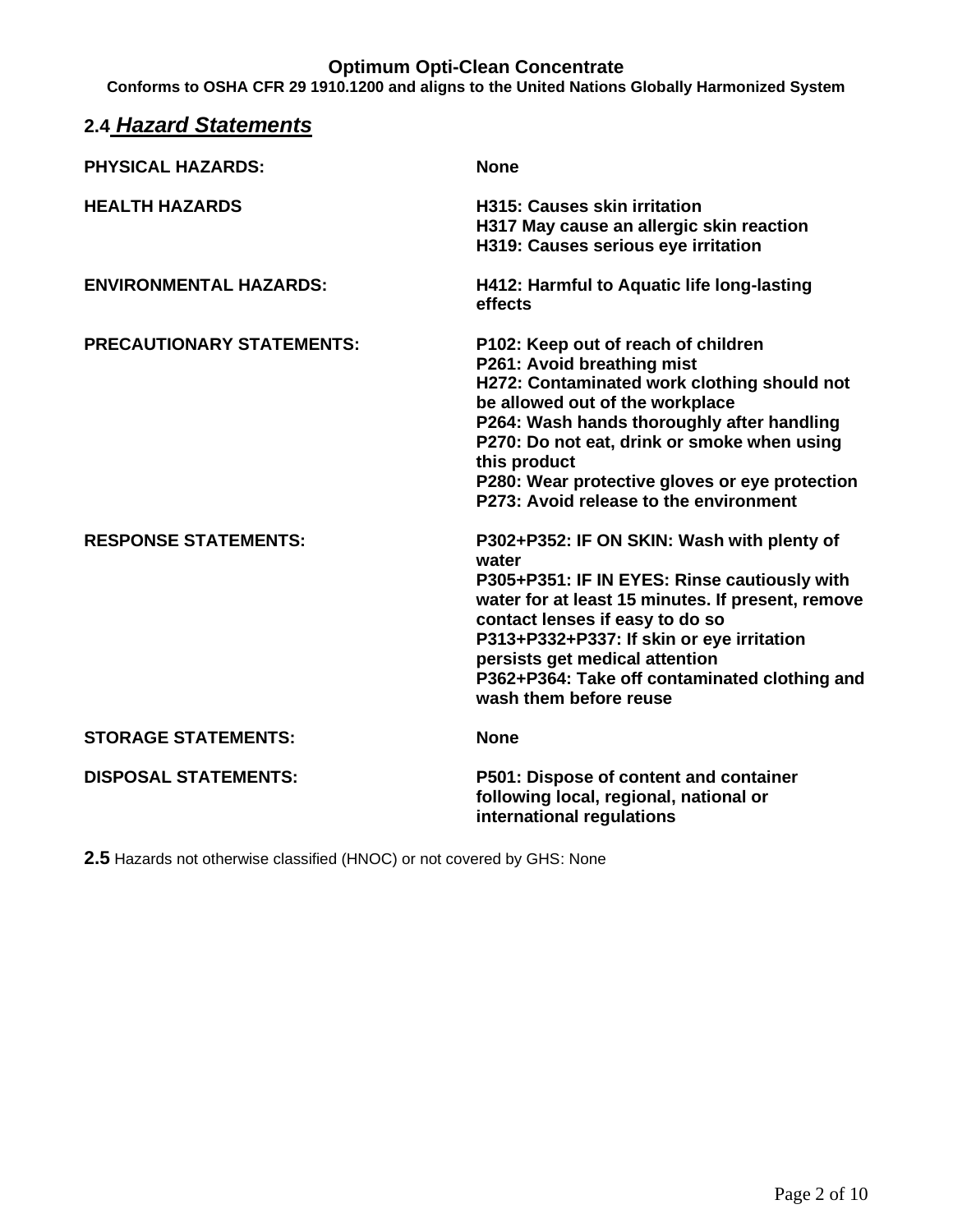#### **Conforms to OSHA CFR 29 1910.1200 and aligns to the United Nations Globally Harmonized System**

# **Section 3 - Composition / Information on Ingredients**

# **3.1**

| CAS#           | $EC/$ List # | <b>Chemical Names</b>                                                                                                                                                               | Percent       | <b>GHS</b> Classification                                                                                                                                                                                                                                                                                                                                                                                                                      |
|----------------|--------------|-------------------------------------------------------------------------------------------------------------------------------------------------------------------------------------|---------------|------------------------------------------------------------------------------------------------------------------------------------------------------------------------------------------------------------------------------------------------------------------------------------------------------------------------------------------------------------------------------------------------------------------------------------------------|
| N/A            | N/A          | Citrus Quat Fragrance allergens<br>5392-40-5 Citral<br>106-22-9 Citronellol<br>97-53-0 Eugenol<br>4602-84-0 Farnesol<br>106-24-1 Geraniol<br>5989-27-5 Limonene<br>78-70-6 Linalool | $2 - 4$       | Citral- Skin Irrit 2 H315, Skin Sens 1<br>H317<br>Citronellol, Skin Sens 1 H317<br>Eugenol- Skin Sens 1 H317, Eye<br>Irrit.2A H319<br>Farnesol: Skin Irrit. 2H315, Skin Sens.<br>1 H317<br>Geraniol: Flam Liq. 4 H227, Skin Irrit.<br>2 H315, Eye Dam. 1 H318, Skin Sens.<br>1 H317<br>Limonene- Flam. Liq. 3 H226 Skin<br>Irrit. 2 H315, Skin Sens. 1 H317,<br>Aquatic Acute 1 H400, Aquatic Chronic<br>1 H410<br>Linalool: Skin Sens. 1 H317 |
| 68604-75-1     | 614-644-0    | Fatty acids, coco, reaction<br>products with diethylenetriamine<br>and soya fatty acids, ethoxylated,<br>chloromethane-quaternized                                                  | $1.2 - 2.8$   | Acute Tox. 4 H302, Skin Irrit. 2<br>H315, Eye Dam. 1 H318, Aquatic<br>Chronic 3 H412                                                                                                                                                                                                                                                                                                                                                           |
| 63148-62-9     | 613-156-5    | Dimethyl siloxane                                                                                                                                                                   | $0.8 - 4$     | Not classified                                                                                                                                                                                                                                                                                                                                                                                                                                 |
| 78330-21-9     | 934-084-3    | Alcohols, C11-14-iso-, C13-rich,<br>ethoxylated                                                                                                                                     | $0.8 - 4$     | Acute Tox. 4 H302, Eye Dam 1<br>H318                                                                                                                                                                                                                                                                                                                                                                                                           |
| $107 - 41 - 5$ | 203-489-0    | 2-methylpentane-2,4-diol                                                                                                                                                            | $.04 - 0.2$   | Skin Irrit. 2 H315, Eye Irrit.2 H319                                                                                                                                                                                                                                                                                                                                                                                                           |
| 34590-94-8     | 252-104-2    | (2-methoxymethylethoxy)propanol                                                                                                                                                     | $.04 - 0.12$  | Not Classified                                                                                                                                                                                                                                                                                                                                                                                                                                 |
| 6440-58-0      | 229-222-8    | 1,3-bis(hydroxymethyl)-5,5-<br>dimethylimidazolidine-2,4-dione                                                                                                                      | $0.04 - 0.08$ | Acute Tox. 4 H302                                                                                                                                                                                                                                                                                                                                                                                                                              |
| 107-07-3       | 203-459-7    | 2-chloroethanol                                                                                                                                                                     | $0.02 - 0.2$  | Acute Tox, 2 H300, Acute Tox.1<br>H310, Acute Tox. 2 H330                                                                                                                                                                                                                                                                                                                                                                                      |
| $57 - 55 - 6$  | 200-338-0    | Propane-1,2-diol                                                                                                                                                                    | .0004-0.012   | Not Classified                                                                                                                                                                                                                                                                                                                                                                                                                                 |
| 7732-18-5      | 231-791-2    | Water                                                                                                                                                                               | 86.59-93.06   | Not Classified                                                                                                                                                                                                                                                                                                                                                                                                                                 |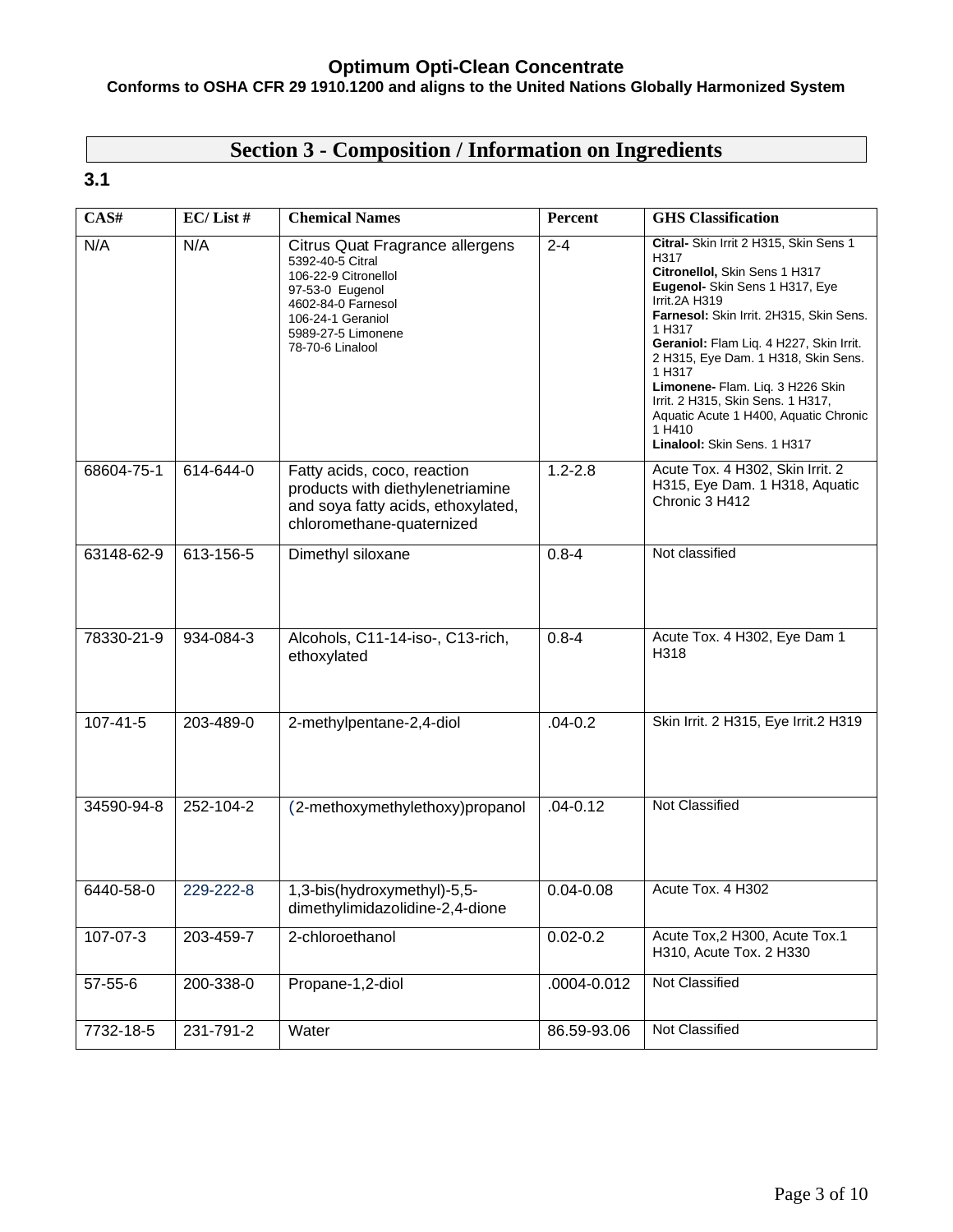#### **Conforms to OSHA CFR 29 1910.1200 and aligns to the United Nations Globally Harmonized System**

**3.3 Trade Secret Provision and Chemical Concentration Disclosure:** Per OSHA and GHS Regulations, we have withheld specific percentages of the chemicals in this mixture. The chemical concentrations have been disclosed as a range and apply to the hazards as identified in this Safety Data Sheet.

# **Section 4 - First Aid Measures**

**4.1 Eye:** Contact with the eyes can irritate. Symptoms may include discomfort or pain and redness.

**Eyes:** Flush eyes with plenty of water for at least 15 minutes, occasionally lifting the upper and lower eyelids. Get medical aid.

**4.2 Skin:** Contact can cause skin irritation.

**Skin:** Flush skin with plenty of soap and water for at least 15 minutes while removing contaminated clothing and shoes. Get medical aid immediately and wash clothing before reuse.

**4.3 Ingestion:** Causes headache, gastrointestinal pain, nausea.

**Ingestion:** Do NOT induce vomiting. Get medical aid immediately.

**4.4 Inhalation:** Can produce headaches, dizziness, nausea, and impaired vision.

**Inhalation:** Remove from exposure to fresh air immediately. If not breathing, give artificial respiration. If breathing is difficult and **IF TRAINED**, give oxygen. Get medical aid. Do NOT use mouth-to-mouth resuscitation without protection.

**4.5** *After first aid, get appropriate paramedic, or community medical support.* The severity of outcome following exposure may be more related to the time between exposure and treatment, rather than the amount of the exposure. Therefore, there is a need for rapid treatment of any exposure.

**4.6 Note to Physicians: If you determine that a medical emergency exists and the specific chemical identity is necessary for emergency or first-aid treatment, we will immediately disclose the specific chemical identity. Call CHEMTREC 800- 424-9300 or 703-527-3887. We will require a written statement of need and confidentiality agreement, per OSHA's Trade Secret Regulations as soon as circumstances permit. In non-emergency situations, we will, upon written request, disclose a specific chemical identity.**

# **Section 5 - Fire-Fighting Measures**

**5.1 General Fire Hazards:** Use water to cool containers exposed to fire.

**5.2 Hazardous Combustion Products:** Avoid fumes of burning products.

**5.3 Extinguishing Media:** Carbon dioxide, dry chemical, foam.

**5.4 Fire Fighting Equipment/Instructions:** Firefighters should wear full-face, self-contained breathing apparatus, and impervious protective clothing. Firefighters should avoid inhaling any combustion products.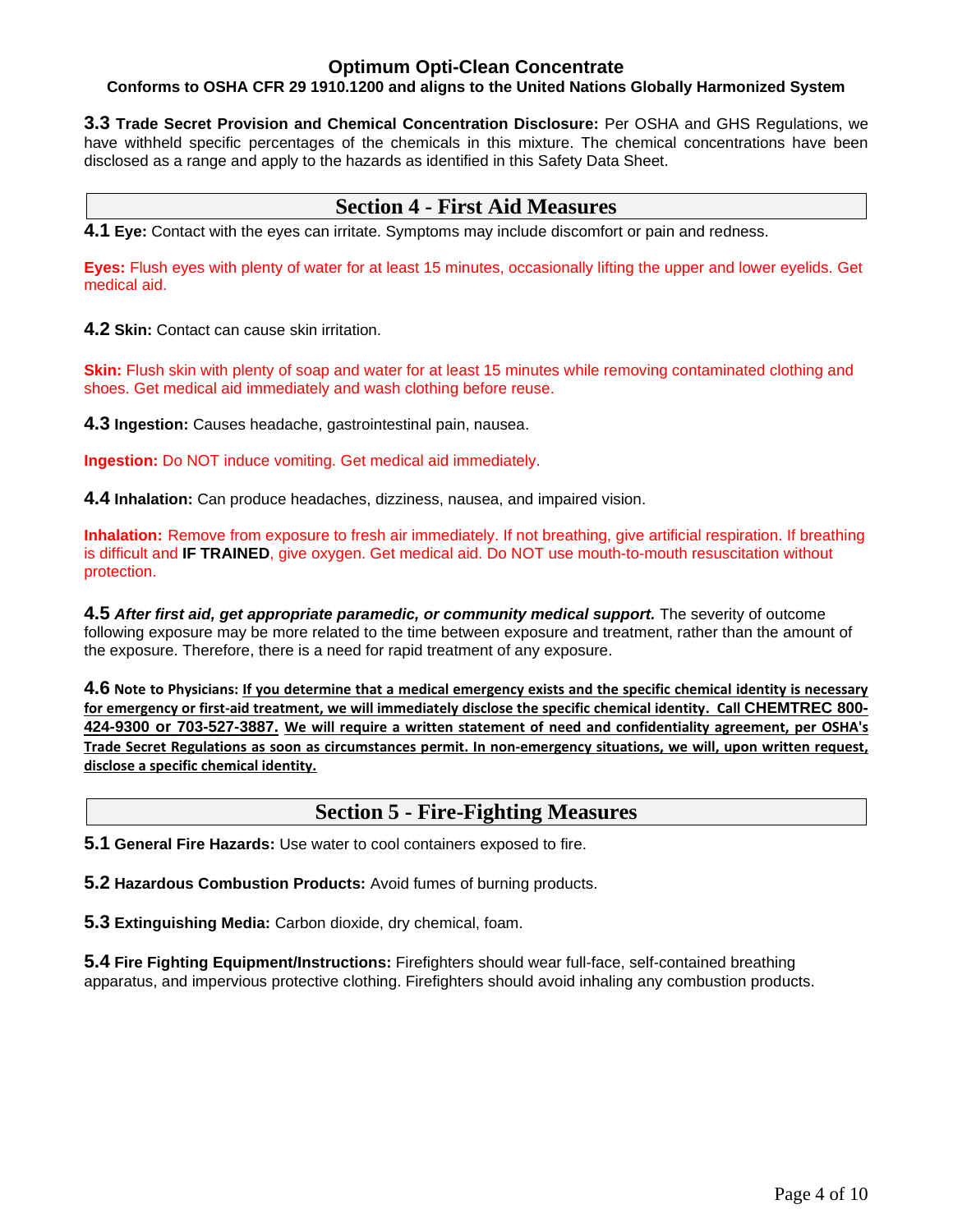#### **Conforms to OSHA CFR 29 1910.1200 and aligns to the United Nations Globally Harmonized System**

# **Section 6 - Accidental Release Measures**

**6.1 Spill /Leak Procedures:** Avoid breathing vapors.

**6.2 Spills:** Contain and collect spillage with absorbent material such as sand, earth, vermiculite, or diatomaceous earth and place in a container for disposal.

# **Section 7 - Handling and Storage**

**7.1 Handling Precautions:** Wash hands and exposed skin thoroughly after handling. Remove contaminated clothing and wash before reuse. Use with adequate ventilation. Avoid ingestion and contact with eyes, skin, or clothing. Avoid inhalation.

**7.2 Storage Requirements:** Keep container tightly closed. Store locked up in a well-ventilated place.

# **Section 8 - Exposure Controls / Personal Protection**

| 8.1                                                                                                                             |                  |                   |  |
|---------------------------------------------------------------------------------------------------------------------------------|------------------|-------------------|--|
| <b>Chemical Names</b>                                                                                                           | <b>ACGIH-TLV</b> | <b>OSHA - PEL</b> |  |
| Fatty acids, coco, reaction products with<br>diethylenetriamine and soya fatty acids,<br>ethoxylated, chloromethane-quaternized | Not Established  | Not Established   |  |
| Dimethyl siloxane                                                                                                               | None Shown       | None Shown        |  |
| Alcohols, C11-14-iso-, C13-rich, ethoxylated                                                                                    | None Shown       | None Shown        |  |
| 2-methylpentane-2,4-diol                                                                                                        | 25 ppm TWA       | 25 PPM TWA        |  |
| (2-methoxymethylethoxy)propanol                                                                                                 | 100 ppm TWA      | 100 ppm TWA       |  |
| 1,3-bis(hydroxymethyl)-5,5-                                                                                                     | None Shown       | None Shown        |  |
| dimethylimidazolidine-2,4-dione                                                                                                 |                  |                   |  |
| 2-chloroethanol                                                                                                                 | 1 ppm C          | 1ppm C            |  |
| Propane-1,2-diol                                                                                                                | 10mg/m3 TWA      | 10mg/m3 TWA       |  |

**<sup>8.2</sup>**

**ACGIH® = American Conference of Governmental Industrial Hygienists. TLV® = Threshold Limit Value. OSHA = US Occupational Safety and Health Administration. PEL = Permissible Exposure Limits.** 

**NOTE: TWA Means** "TWA is the employee's average airborne exposure in any 8-hour work shift of a 40-hour workweek which shall not be exceeded.

**C Means:** Maximum allowable human exposure **limit** for an airborne or gaseous substance, which is not to be exceeded even momentarily.

**8.3 Ventilation:** Provide general or local exhaust ventilation systems to maintain airborne concentrations below TLV/PELs. Local exhaust ventilation is preferred because it prevents contaminant dispersion into the work area by controlling it at its source.

**8.4 Contaminated Equipment:** Separate contaminated work clothes from street clothes and launder before reuse. Remove this material from your shoes and clean personal protective equipment.

#### **8.5 Personal protective equipment**

**8.5.1** Respiratory protection

Where risk assessment shows, air-purifying respirators are appropriate use a full-face respirator with multipurpose combination (US) or type AXBEK (EN 14387) respirator cartridges as a backup to engineering controls. If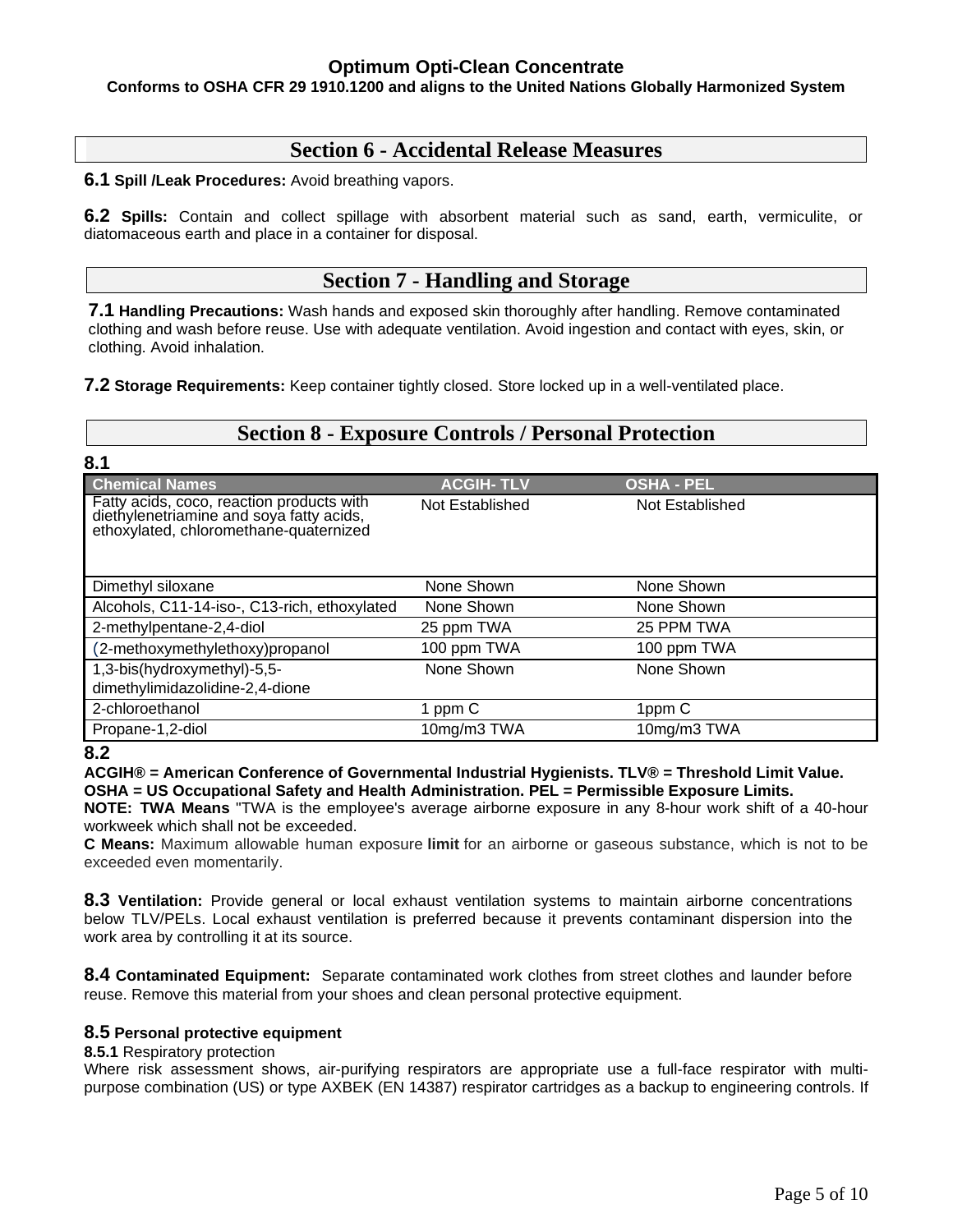#### **Conforms to OSHA CFR 29 1910.1200 and aligns to the United Nations Globally Harmonized System**

the respirator is the sole means of protection, use a full-face supplied-air respirator. Use respirators and components tested and approved under appropriate government standards such as NIOSH (US) or CEN (EU).

**8.5.2** Hand protection

Handle with gloves. Gloves must be inspected before use. Use proper glove removal techniques to avoid skin contact with this product. Dispose of contaminated gloves after use. Select gloves tested to the **ANSI/ISEA 105- 2011** or European EN374 Standard.

Full contact: Viton

Splash contact: Viton

Registered trademark of The Chemours Company FC, LLC.

**8.5.3** Eye protection Safety glasses Use equipment for eye protection tested and approved under appropriate government standards such as NIOSH (US) or EN 166(EU).

#### **8.5.4** Skin and body protection

Impervious protective clothing, the type of protective equipment must be selected according to the concentration and amount of the dangerous substance at the specific workplace.

#### **8.6 Protective Clothing Pictograms**



# **Section 9 - Physical and Chemical Properties**

**9.1**

**Physical State:** Liquid **Appearance:** Milky White **Odor:** Mild **Vapor Pressure:** Not Available **Vapor Density (Air=1):** 1.02 **Specific Gravity (H<sub>2</sub>O=1,):** 1.00 **Relative Density:** Not Available **Odor Threshold:** Not Available **Flammability (solid, gas):** Not Applicable **Evaporation rate:** Not Available **Partition coefficient octanol/water:** Not Available

**Water Solubility:** 100% **Flash Point:** Not Available **Boiling Point:** 212°F, (100 °C) **Freezing/Melting Point:** 32°F, 0 °C **LEL:** Not Available **UEL:** Not Available **Viscosity:** 10cps **Autoignition Temperature:** Not Available **Decomposition temperature:** Not Available **pH:** 6.5 -7.5 **Grams VOC less water:** 30g/l

### **Section 10 - Stability and Reactivity**

**10.1 Stability:** Stable under ordinary conditions of use and storage.

**10.2 Polymerization:** Hazardous polymerization has not been reported.

**10.3 Chemical Incompatibilities:** Strong oxidizing agents.

**10.4 Hazardous Decomposition Products:** Carbon monoxide.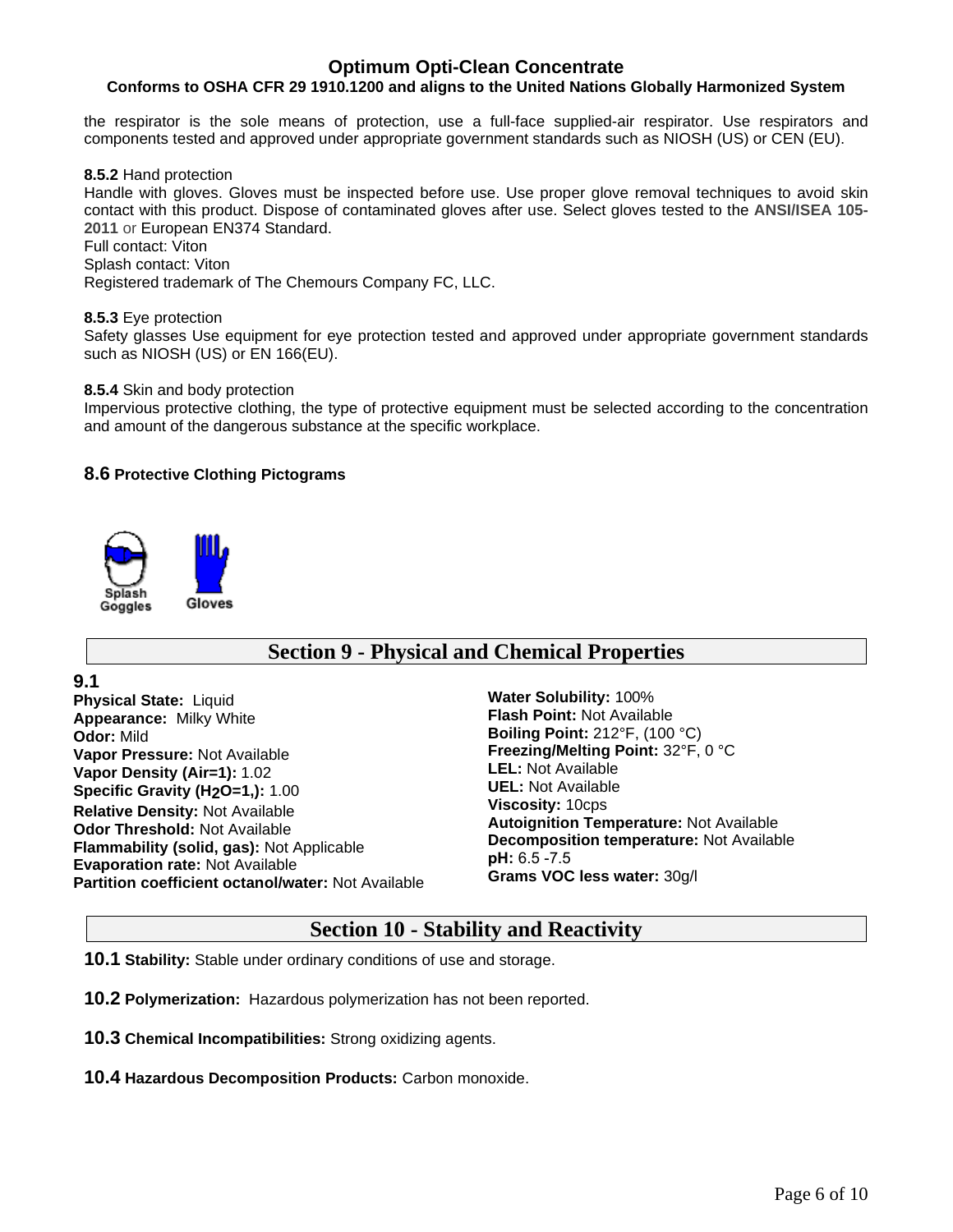#### **Conforms to OSHA CFR 29 1910.1200 and aligns to the United Nations Globally Harmonized System**

**10.5 Conditions to Avoid:** Avoid freezing.

# **Section 11- Toxicological Information**

#### **11.1**

Acute Toxicity Estimate for this blend (ATE)

ATE (Oral): >5000 mg/kg. No indication of a significant effect on humans.

ATE (Dermal): No indication of a significant effect on humans.

ATE (Inhalation vapor/mist): No indication of a significant effect on humans.

**11.1.1** OECD Guideline Test results found in the European Chemical Agency Data Base shows that no components of this product to cause Oral Toxicity.

**11.11.2** OECD Guideline Test results found in the European Chemical Agency Data Base shows that no components of this product to be Inhalation Toxicity.

**11.11.3** OECD Guideline Test results found in the European Chemical Agency Data Base shows that no components of this product to Dermal Toxicity.

**11.2 Route of Entry:** Skin and Eye Contact

**11.3 Aspiration Hazard:** European Chemical Agency Data Base shows that no components of this product may be fatal if swallowed and enters airways.

**11.4 Mutagenicity:** OECD Guideline Test results found in the European Chemical Agency DataBase show no components of this product to cause genetic defects.

**11.5 Skin Corrosion/Irritation:** OECD Guideline Test results found in the European Chemical Agency Data Base shows that components of this product to cause skin irritation.

**11.6 Serious Eye Damage/Irritation:** OECD Guideline Test results found in the European Chemical Agency Data Base shows that components of this product to cause eye irritation.

**11.7 Reproductive toxicity:** OECD Guideline Test results found in the European Chemical Agency DataBase show no components of this product to cause damage to fertility or the unborn child.

**11.8 Skin Sensitization** OECD Guideline Tests results found in the European Chemical Agency DataBase show components of this product to cause skin sensitivity.

**11.9 Respiratory Sensitization** OECD Guideline Tests results found in the European Chemical Agency DataBase show no components of this product to cause respiratory sensitivity.

**11.10 Specific Target Organ Toxicity (Single Exposure):** Skin and Eyes.

**11.11 Target Organ Toxicity (Repeated Exposure):** Skin and Eyes.

**11.12 Signs and Symptoms:** Include discomfort or pain and redness.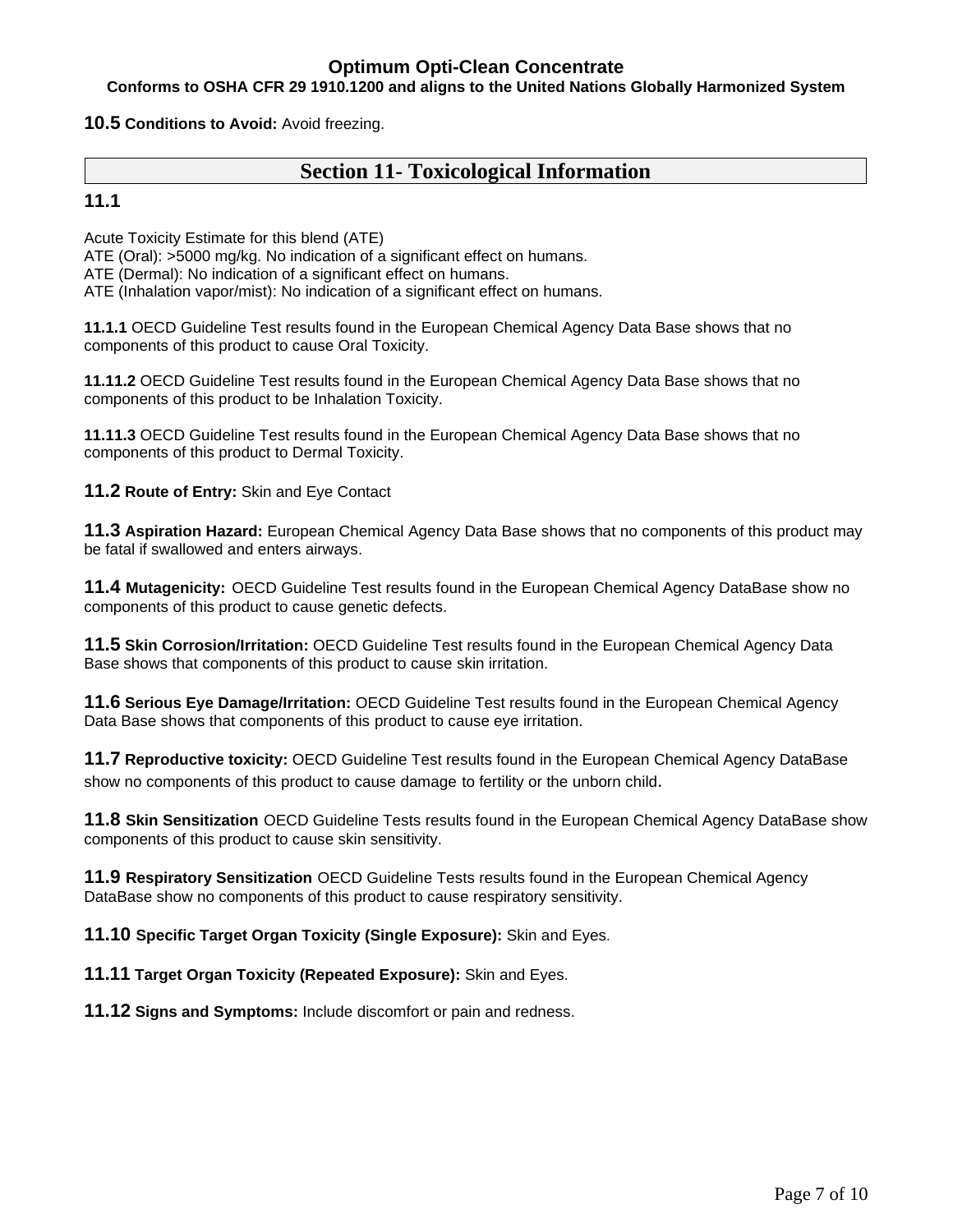#### **Conforms to OSHA CFR 29 1910.1200 and aligns to the United Nations Globally Harmonized System**

**11.13 Carcinogenicity:** OECD Guideline Test results found in the European Chemical Agency Data Base shows that no components of this product to cause cancer.

| <b>Chemical Name</b>                          | <b>IARC</b>                                                                           | <b>ACGIH</b>                                                                          | <b>NTP</b>                                                                            | <b>OSHA</b>                                                                           |
|-----------------------------------------------|---------------------------------------------------------------------------------------|---------------------------------------------------------------------------------------|---------------------------------------------------------------------------------------|---------------------------------------------------------------------------------------|
| Fatty acids, soya, Me esters                  | No component of this                                                                  | No component of this                                                                  | No component of this                                                                  | No component of this                                                                  |
|                                               | product present at                                                                    | product present at                                                                    | product present at                                                                    | product present at                                                                    |
|                                               | levels greater than or                                                                | levels greater than or                                                                | levels greater than or                                                                | levels greater than or                                                                |
|                                               | equal to 0.1%                                                                         | equal to 0.1%                                                                         | equal to 0.1%                                                                         | equal to 0.1%                                                                         |
| Soybean oil, Me ester                         | No component of this                                                                  | No component of this                                                                  | No component of this                                                                  | No component of this                                                                  |
|                                               | product present at                                                                    | product present at                                                                    | product present at                                                                    | product present at                                                                    |
|                                               | levels greater than or                                                                | levels greater than or                                                                | levels greater than or                                                                | levels greater than or                                                                |
|                                               | equal to 0.1%                                                                         | equal to 0.1%                                                                         | equal to 0.1%                                                                         | equal to 0.1%                                                                         |
| Carnauba wax                                  | No component of this                                                                  | No component of this                                                                  | No component of this                                                                  | No component of this                                                                  |
|                                               | product present at                                                                    | product present at                                                                    | product present at                                                                    | product present at                                                                    |
|                                               | levels greater than or                                                                | levels greater than or                                                                | levels greater than or                                                                | levels greater than or                                                                |
|                                               | equal to 0.1%                                                                         | equal to 0.1%                                                                         | equal to 0.1%                                                                         | equal to 0.1%                                                                         |
| Propan-2-ol                                   | Not classifiable as<br>to carcinogenicity to<br>humans                                | No component of this<br>product present at<br>levels greater than or<br>equal to 0.1% | No component of this<br>product present at<br>levels greater than or<br>equal to 0.1% | No component of this<br>product present at<br>levels greater than or<br>equal to 0.1% |
| Dimethyl siloxane                             | No component of this                                                                  | No component of this                                                                  | No component of this                                                                  | No component of this                                                                  |
|                                               | product present at                                                                    | product present at                                                                    | product present at                                                                    | product present at                                                                    |
|                                               | levels greater than or                                                                | levels greater than or                                                                | levels greater than or                                                                | levels greater than or                                                                |
|                                               | equal to 0.1%                                                                         | equal to 0.1%                                                                         | equal to 0.1%                                                                         | equal to 0.1%                                                                         |
| Oleic acid, compound with morpholine<br>(1:1) | No component of this<br>product present at<br>levels greater than or<br>equal to 0.1% | No component of this<br>product present at<br>levels greater than or<br>equal to 0.1% | No component of this<br>product present at<br>levels greater than or<br>equal to 0.1% | No component of this<br>product present at<br>levels greater than or<br>equal to 0.1% |
| Glycerol                                      | No component of this                                                                  | No component of this                                                                  | No component of this                                                                  | No component of this                                                                  |
|                                               | product present at                                                                    | product present at                                                                    | product present at                                                                    | product present at                                                                    |
|                                               | levels greater than or                                                                | levels greater than or                                                                | levels greater than or                                                                | levels greater than or                                                                |
|                                               | equal to 0.1%                                                                         | equal to 0.1%                                                                         | equal to 0.1%                                                                         | equal to 0.1%                                                                         |
| Pentyl acetate                                | No component of this                                                                  | No component of this                                                                  | No component of this                                                                  | No component of this                                                                  |
|                                               | product present at                                                                    | product present at                                                                    | product present at                                                                    | product present at                                                                    |
|                                               | levels greater than or                                                                | levels greater than or                                                                | levels greater than or                                                                | levels greater than or                                                                |
|                                               | equal to 0.1%                                                                         | equal to 0.1%                                                                         | equal to 0.1%                                                                         | equal to 0.1%                                                                         |

# **Section 12 - Ecological Information**

### **12.1**

| <b>Product Name</b>                                                                                                             | <b>Results</b>                                                                             | <b>Species</b> | <b>Exposure</b> |
|---------------------------------------------------------------------------------------------------------------------------------|--------------------------------------------------------------------------------------------|----------------|-----------------|
| Fatty acids, coco, reaction products with<br>diethylenetriamine and soya fatty acids,<br>ethoxylated, chloromethane-quaternized | Harmful to aquatic organisms.<br>May cause long-term adverse<br>effects in the environment |                |                 |
| Dimethyl siloxane                                                                                                               | None Shown                                                                                 |                |                 |
| Alcohols, C11-14-iso-, C13-rich,                                                                                                | None Shown                                                                                 |                |                 |
| ethoxylated                                                                                                                     |                                                                                            |                |                 |
| 2-methylpentane-2,4-diol                                                                                                        | LC50 8690 mg/l                                                                             | Fish           | 96 hours        |
| (2-methoxymethylethoxy)propanol                                                                                                 | LC50 1000 mg/l                                                                             | Fish           | 96 hours        |
| 1,3-bis(hydroxymethyl)-5,5-                                                                                                     | None Shown                                                                                 |                |                 |
| dimethylimidazolidine-2,4-dione                                                                                                 |                                                                                            |                |                 |
| 2-chloroethanol                                                                                                                 | LC50 84 mg/l                                                                               | Fish           | 96 hours        |
| Propane-1.2-diol                                                                                                                | LC50 52930 mg/l                                                                            | Fish           | 96 hours        |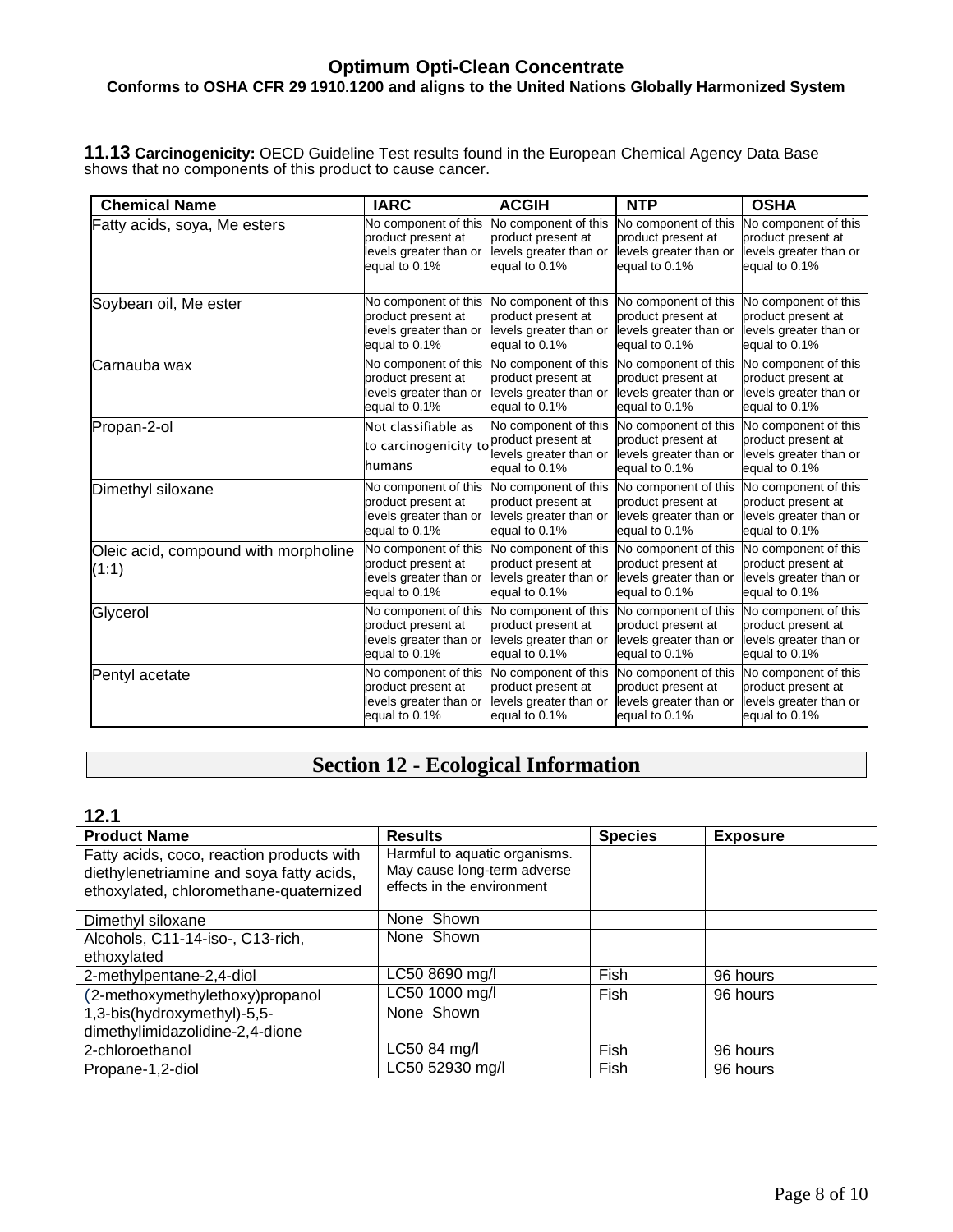#### **Conforms to OSHA CFR 29 1910.1200 and aligns to the United Nations Globally Harmonized System**

**Toxicity:** OECD Guideline Test results found in the European Chemical Agency DataBase show components of this product to cause long-term toxicity to aquatic life.

**12.2 Mobility:** Inconclusive technical data.

**12.3 Persistence/degradability:** Inconclusive technical data.

**12.4 Bioaccumulation:** Inconclusive technical data.

**12.5 Other adverse effects:** Inconclusive technical data.

# **Section 13 - Disposal Considerations**

**13.1 Disposal: DO NOT REUSE EMPTY CONTAINER!** The container should be emptied before discard. Contact a licensed contractor for detailed recommendations. Follow applicable federal, state, and local regulations.

# **Section 14 - Transport Information**

**14.1 US Transport Information Not regulated**

**14.2 IMDG Transport Information Not regulated**

**14.3 UN Dangerous Goods Transport Information Not regulated**

# **Section 15 - Regulatory Information**

#### **15.1 US Regulations**

**US. Toxic Substances Control Act:** All components of this product are on the TSCA Inventory or are exempt from TSCA Inventory requirements under 40 CFR 720.30.

**Toxic Release Inventory (TRI):** This product doesn't contain chemicals subject to the reporting requirements of section 313 of the Emergency Planning and Community Right-To-Know- Act of 1986 (40 CFR 372).

**CERCLA Hazardous Substances and corresponding RQs:** None

**SARA Community Right-to-Know Program:** All components in this blend

**Clean Water Act:** None

**Clean Air Act:** None

**OSHA:** All ingredients are regulated by 29 CFR 1910.1200.

**State Regulations**

**California prop. 65**: None